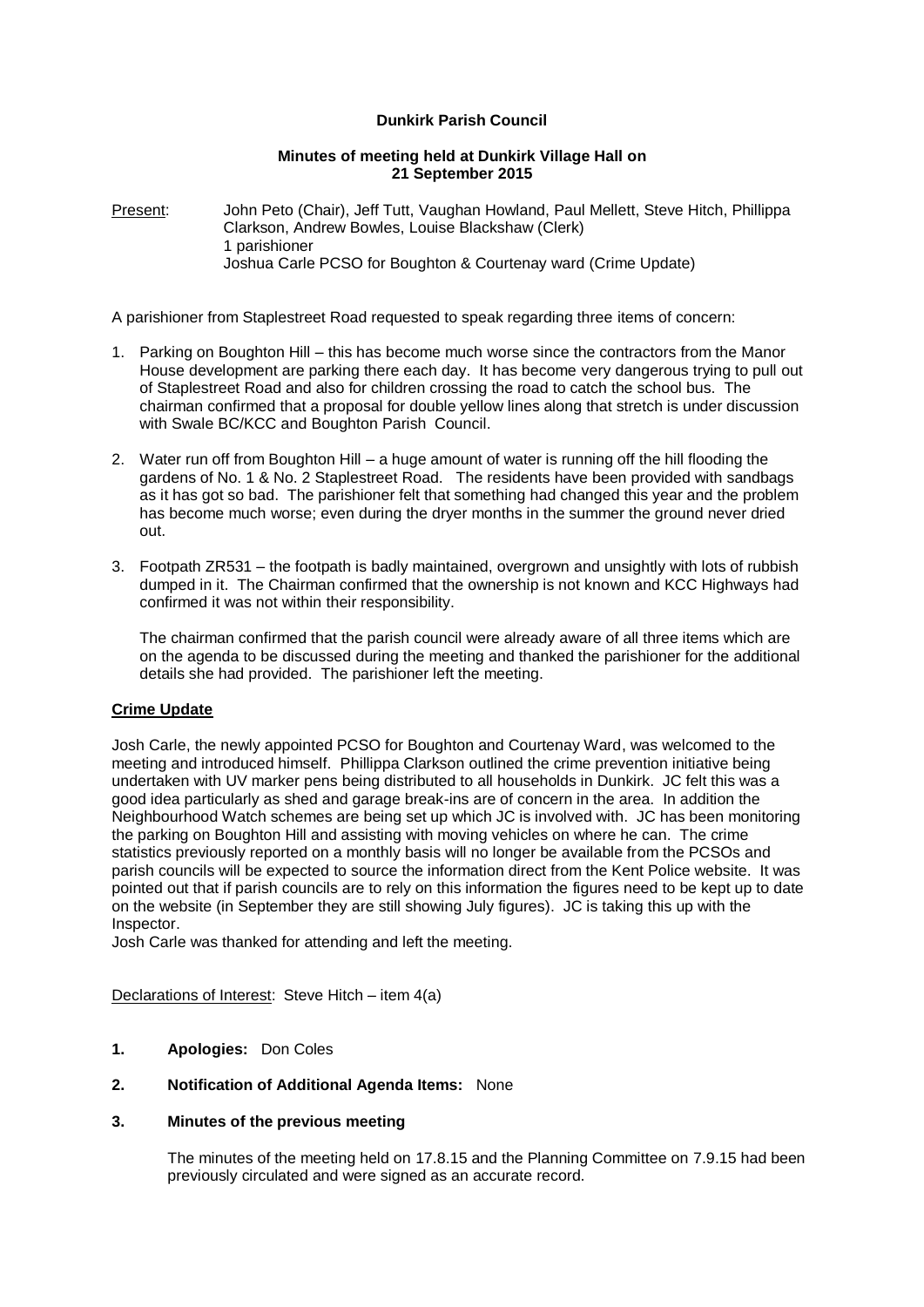## **4. Matters arising from the previous minutes**

#### (a) Bus Shelters

Steve Hitch declared an interest and left the meeting while this item was considered.

Two quotes had been received for repair, repainting the shelters and replacing the broken/missing glass with aluminium panels. Due to the potential cost a third quote is also required.

After discussion it was agreed to go ahead with replacing the roof on the shelter opposite Courtenay Road once the old asbestos roof has been removed (which Vaughan Howland reported was imminent). A third quote to be obtained for the other works and be considered at the next meeting.

Steve Hitch rejoined the meeting.

#### (b) Correspondence with SBC re democratic process and planning department performance

A response has been sent to the reply received from James Freeman to our letter of complaint to Abdool Kara.

No reply has been received from James Freeman regarding the replacement of the Conservation Officer once Peter Bell leaves.

## (c) Courtenay Rangers/Football Field

Following the complaint received regarding dangerous parking outside the field one Sunday morning, Courtenay Rangers had confirmed that this was a one-off occurrence when the away team had arrived before the keyholder. Courtenay Rangers also confirmed that a key to the padlock has now been passed to Maytree nursery to enable access for grass cutting etc.

#### **5. Matters for public concern**

(a) Highways Issues

#### Roads:

Dawes Road – Alan Blackburn has reported that KCC are continuing to seek to identify funding for the repair scheme and are also looking at the feasibility of other technical solutions (a less expensive proposal). The site is being discussed at high level within KCC.

Boughton Hill - as reported earlier in the meeting, a large amount of water is running off the hill on both sides (Stoney Road/Staplestreet and also on the other side by the old builders yard site) affecting nearby properties. Following the work undertaken last year it was unclear where the drainage route was and whether this work had moved the problem elsewhere. The clerk to contact Kathryn Lewis, KCC Drainage & Flood Manager and request a meeting/site visit with KCC engineers to investigate further. Andrew Bowles confirmed that he would like to be involved.

Draw Road (Logging Route): The clerk outlined the procedure for apply for the route to be adopted as a public right of way. It was agreed to go ahead with making the application. Paul Mellett will contact the two residents who gain access to their properties via the track before the application is submitted.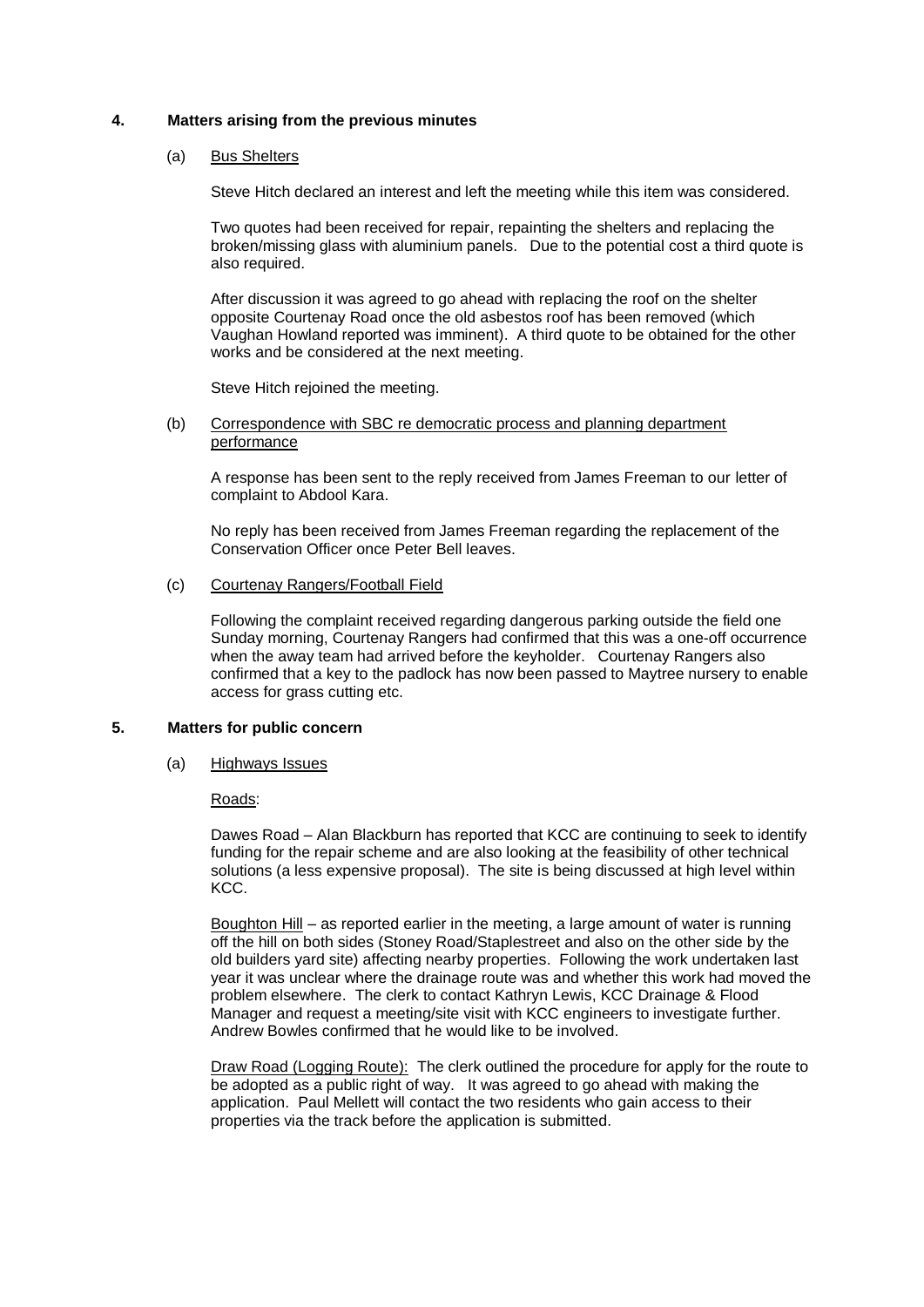### Footways and Verges:

Footpath ZR531 – the ownership of this path is unknown. As reported earlier in the meeting the path is now very overgrown with rubbish dumped on it. The ditch also requires clearing. It was agreed to obtain a quote from a local contractor to undertake the work. Vaughan Howland also offered to help out by providing a trailer to take the rubbish away.

Horselees Road to Dunkirk Road South (ZR540). Mike Ellis has been in touch with the landowner to get this path cleared.

Courtenay Road adjacent The Mast site – a quote of £200 had been obtained for clearing the verge and it was agreed to go ahead. The clerk to check again with KCC as to whether this should be their responsibility as the land has a salt bin, streetlight and post box installed on it.

#### Trees and Hedges:

Trees at the bottom of Boughton Hill need cutting back. VH & JT agreed to look into this.

Potters Corner – JP is speaking to the landowner.

Lion Hill – trees are overgrown and overhanging the road. Branches catch on lorries and buses driving through and it is becoming unsafe. The clerk to contact the landowner (RSPB).

Parking - Proposed Yellow Lines opposite Woodmans Hall: Boughton Parish Council had raised no objection to going ahead with this proposal and agreed to contribute 50% towards the cost. The clerk to contact Mike Knowles (SBC) to instigate the procedure which will involve a public consultation with nearby residents.

### (b) Enforcement Cases

No update on the outstanding enforcement cases has been received despite several reminders to Jo Millard and Peter Hinckesman. John Peto to follow up with James Freeman.

#### (c) Crime Update

Crime Prevention Initiative – UV Pens. Philippa Clarkson tabled a proposed design for the card to be inserted in the packs. A quote of £58 had been received for printing the cards, which was approved. The packs will then need to be delivered to all households. It was agreed to try to get an article in the local press – PC to write a press release.

Community Safety Questionnaire – SBC had asked whether we could encourage completion of the questionnaire. The clerk to place on the website.

## **6. Planning**

#### (a) Receive Decisions

15/503682/FULL - Hogs Breath House, London Road - Re-building of existing pool house. Approved.

15/504285/FULL - Land opposite Bradbourne Cottages (Moth's Field) Denstroude Farm - Conversion of barn to residential dwelling with associated car parking and residential curtilage. Refused.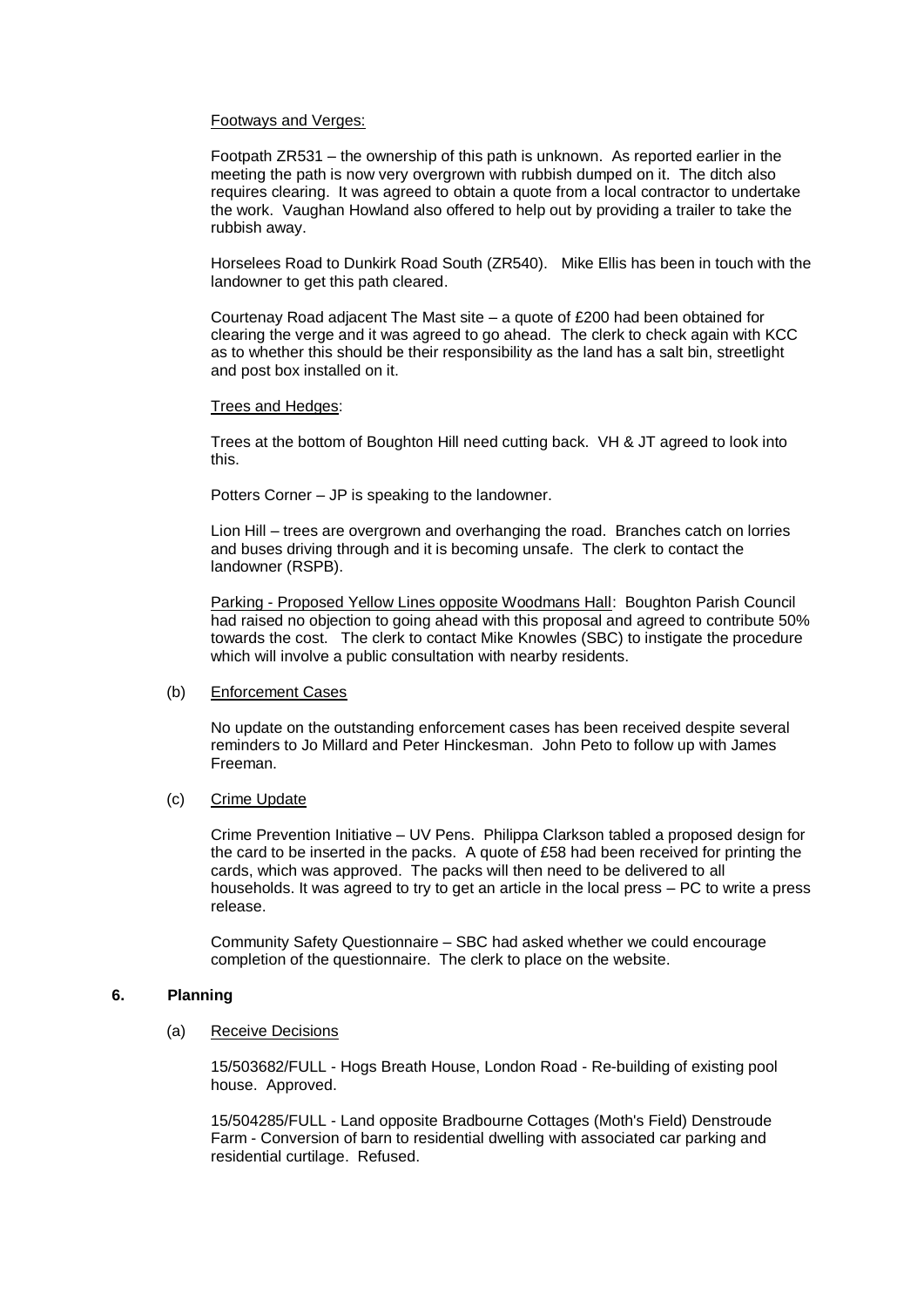## (b) Consider Applications

15/507497/FULL - Oakside Park, London Road-Change of use of holiday caravan park to residential caravan park. To be deferred to the Planning Committee on 5/10/15.

#### (c) Applications to be considered at SBC Planning Committee – 24/9/15

15/503738/FULL - 9 Woodside - Erection of single storey rear extension with the insertion of rooflights and single storey side extension – being considered by the Planning Committee following the site visit on 14/9/15. Recommended for approval.

15/504083/FULL - Potters Corner, Dawes Road - Erection of a single storey rear extension and detached garage to side. Recommended for approval. JP to attend and speak to oppose this application.

15/503633/FULL - Red Lion Caravan Park - Change of use of holiday caravan park to residential caravan park. Recommended for refusal. JT to attend and speak in support of this application. Andrew Bowles confirmed that he hoped to be able to attend the meeting to speak in support of the parish council's view.

### **7. Finance**

(a) Finance Report: The report and monthly cash account had previously been circulated and were taken as read.

| (b) |  | <b>Payments:</b> The following payments were proposed, seconded and approved. |
|-----|--|-------------------------------------------------------------------------------|
|     |  |                                                                               |

|            | Pavee                 | Description             | Amount  | VAT     | Total     |
|------------|-----------------------|-------------------------|---------|---------|-----------|
| Cheque     | <b>HMRC</b>           | <b>PAYE for Clerk</b>   | £174.80 |         | £174.80   |
| 1152       |                       |                         |         |         |           |
| Cheque     | L Blackshaw           | Clerk wages/office      | £283.04 |         | £283.04   |
| 1153       |                       | allowance               |         |         |           |
| Cheque     | <b>PKF Littlejohn</b> | Fee for External        | £100.00 | £20.00  | £120.00   |
| 1154       |                       | Audit/Annual Return     |         |         |           |
| <b>DDR</b> | EDF                   | <b>Electricity Bill</b> | £368.07 | £92.02  | £460.09   |
|            |                       | TOTAL                   | £925.91 | £112.02 | £1,037.93 |

**(c)** External Audit/Annual Return: The signed audit had been received with no issues to report.

## **8. Neighbourhood Plan**

JT gave an update on the current position. Policies for the Neighbourhood Plan and background documents are now being drafted and it is hoped a draft for initial public consultation will be available soon. Still waiting for SBC to confirm housing needs figures which is delaying drafting this part of the plan. The feedback from the business monitor survey is being analysed.

## **9. Apsley Trust**

Nominations for this year's trust payments to be submitted to Don Coles.

It is likely that Don will retire from the Trust later in the year. It was proposed, seconded and agreed that Phillippa Clarkson would be nominated as the parish council's representative on the Trust.